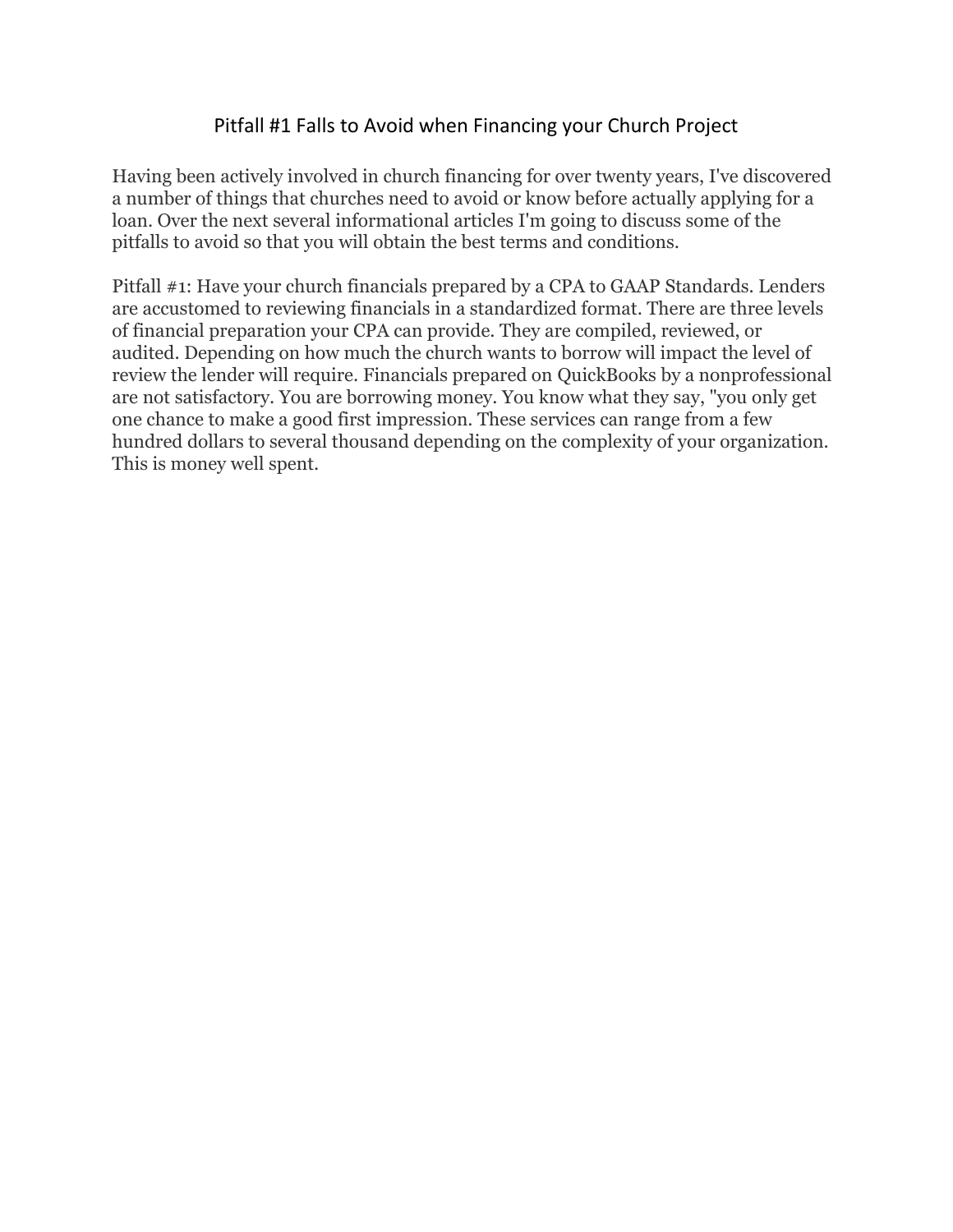# Pitfall #2 Counting the Cost

After all these years it still surprises me how often borrowers have not thought through the question of "how much can we afford to borrow". This is a question that really needs to be discussed among leadership and have acceptance from the congregation. The answer to this question will impact the ministries of the church, the ability to engage staff and sleeping well at night.

I read several years ago in Church Finance Today, that 68% of all growing churches have some debt. We could debate whether or not a church should have debt, but the reality is that most elect to have debt, at least for a period of time. The level of debt is very critical. There are a number of ways to evaluate the amount debt you can afford. There are generally accepted financial ratios you should be familiar with because lenders are going to use them, and they are the "doorkeepers" to your project's funding.

The first is the Debt Service Ratio. This ratio measures the percentage of debt payment compared to the "undesignated income". Undesignated income is often far less than the total income of the church because it does not consider, rental income, special gifts, mission gifts, school income, or special projects. Lenders will often accept 30- 35% as the maximum percentage. The lower this percentage the more balanced the ministry has the opportunity to become. In my personal opinion the ideal level is between 20-25% of undesignated income for the long-term.

Then there is the Debt Coverage Ratio. This is my personal favorite ratio in determining a borrower's ability to make their payments. This is a little more complex for the novice to calculate. The goal is to have a ratio of at least 1:1. This means that you have \$1.00 to pay towards every \$1.00 of monthly payment. You can calculate this number by taking the Net Income from your Income and Expense Statement (this will have been prepared by a CPA if you followed my advice from my first post) then add back in depreciation, interest, amortization costs, rental expenses, and any one time expenses. The higher the number the greater ability you have to make your monthly payment comfortably. Few banks will lend to you if the ratio is below 1:25 to 1.

There are many other factors that come into play when determining a borrower's ability to secure financing. Items like Loan to Value, Debt to Income, Liquidity (reserves), the Management Team, longevity of the pastor, tends in attendance, how long the church has been in existence, if the church is affiliated with a denomination, if there is hierarchical support and oversight. These are all factors and we'll discuss them over time.

The bottom line to Pitfall #2 is don't borrow more than you are sure you can repay. If you borrow so much that all you can do is make the mortgage payment, and not ministry, then you need to rethink your position. Jesus was clear in his admonition, "Be sure to count the cost before you start to build". That's the best counsel we'll receive.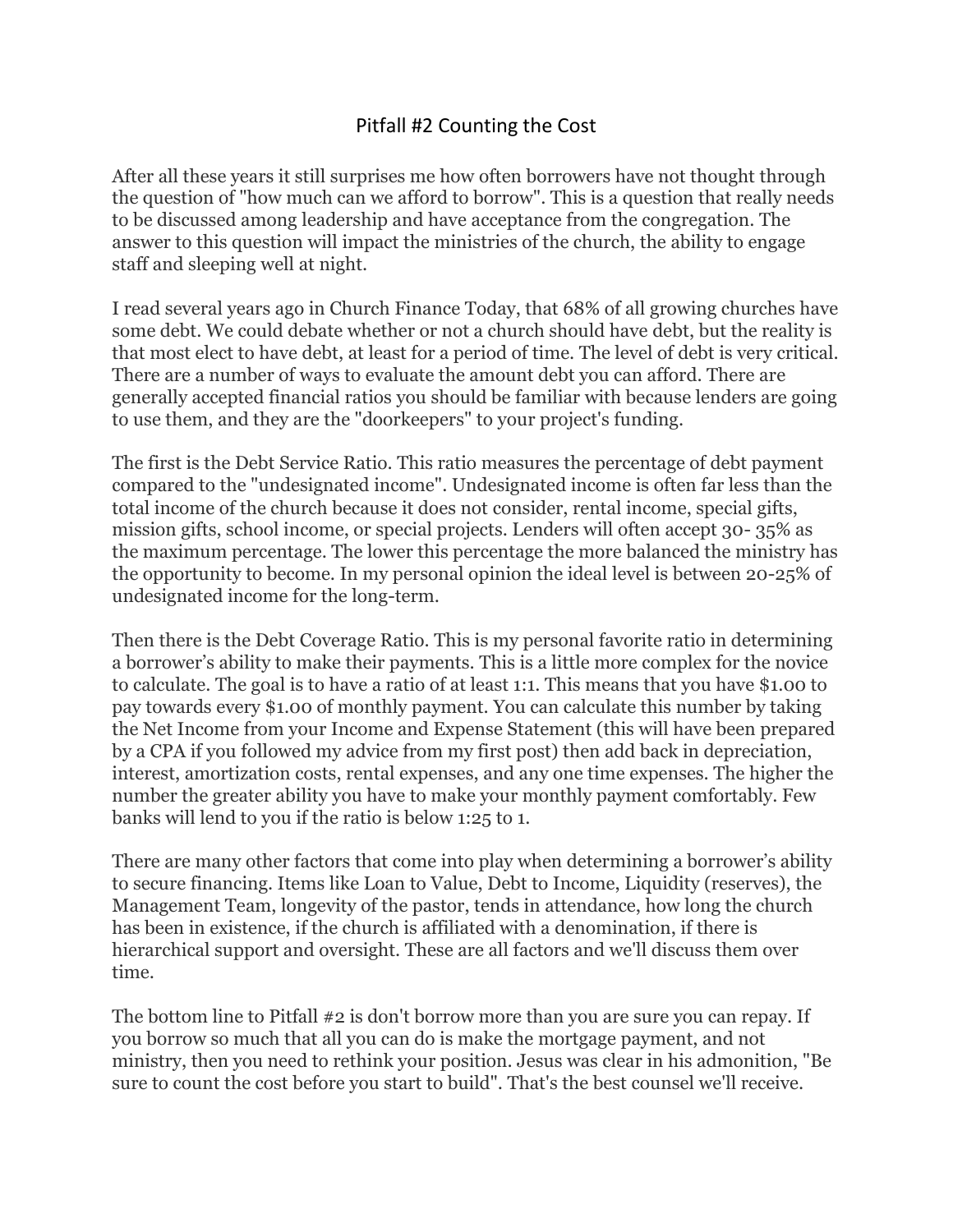### Pitfall #3 Loan to Value

Whether it is your personal property or your church we all seem to believe that what we own is more valuable than it really is. We all recognize that home prices have fallen substantially in most areas of the country, but we don't apply that fact to the value of our church. It doesn't matter what the appraisal was a few years ago. Today values are lower.

The truth is that if you refinanced, relocated, or built new facilities after the peak in loan values around 2006-2007 it's very likely your loan to value has been reduced by 20-30% and maybe more. This is a challenge that many organizations are facing. Their institutional loan is maturing, and you are being told the lender wants you to refinance, (even if you have been faithfully making all the payments) because the loan to value is below their desired target. I know this seems very unfair, but it is a reality.

If you are preparing to build and are anticipating using the equity in your facilities be prepared for a loan to value surprise. You may need much more cash to apply to the project than anticipated.

What are the solutions? Know the value of your property. Know in advance what lenders are requiring in this environment. Knowledge allows you to plan well and position yourselves accordingly.

There are church finance solutions when loan values have declined, and we will discuss them in future blogs. Be assured that there are solutions.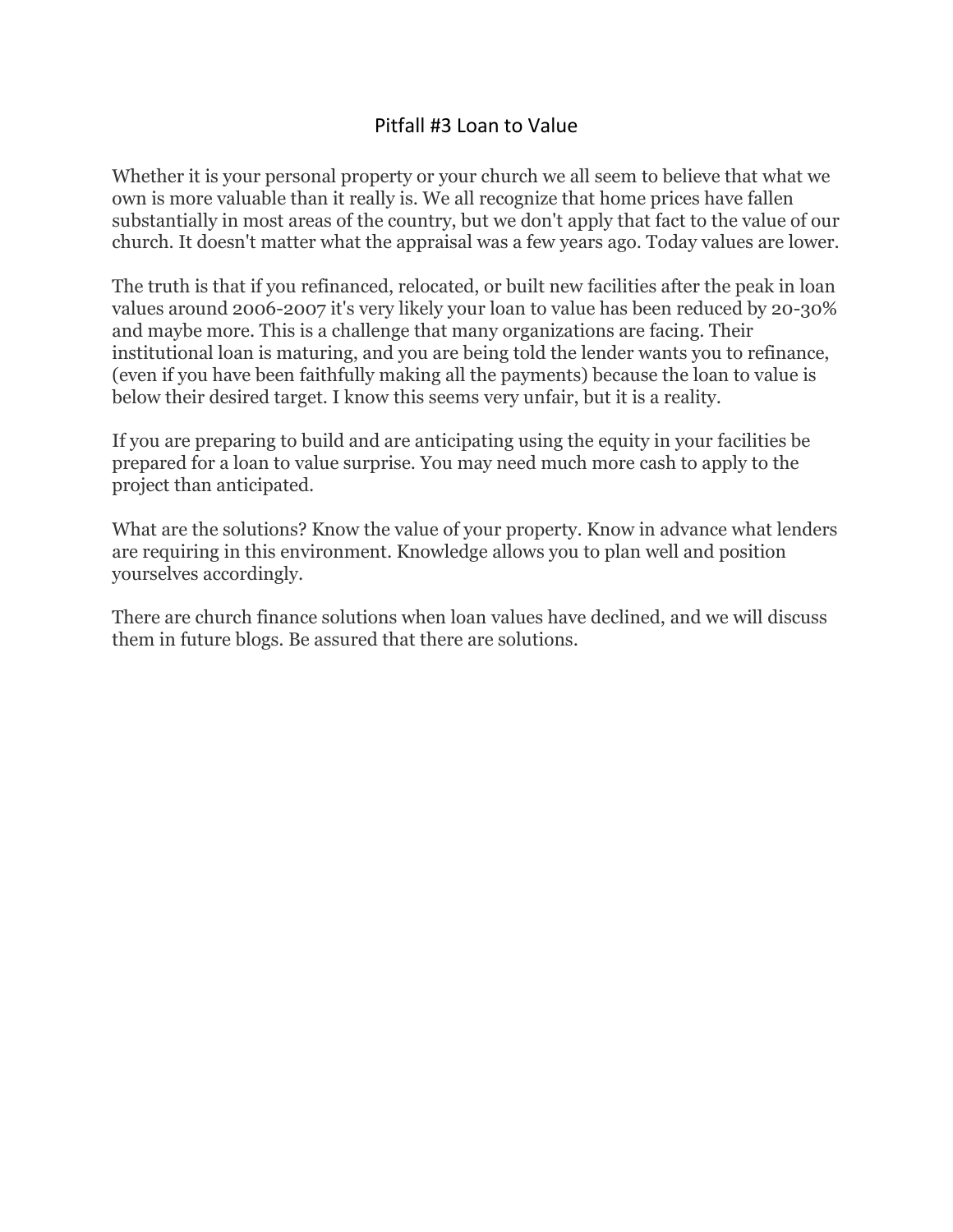# Pitfall #4 Declining Trends of Income and Attendance

Whether it is your personal property or your church we all seem to believe that what we own is more valuable than it really is. We all recognize that home prices have fallen substantially in most areas of the country, but we don't apply that fact to the value of our church. It doesn't matter what the appraisal was a few years ago. Today values are lower.

The truth is that if you refinanced, relocated, or built new facilities after the peak in loan values around 2006-2007 it's very likely your loan to value has been reduced by 20-30% and maybe more. This is a challenge that many organizations are facing. Their institutional loan is maturing, and you are being told the lender wants you to refinance, (even if you have been faithfully making all the payments) because the loan to value is below their desired target. I know this seems very unfair, but it is a reality.

If you are preparing to build and are anticipating using the equity in your facilities be prepared for a loan to value surprise. You may need much more cash to apply to the project than anticipated.

What are the solutions? Know the value of your property. Know in advance what lenders are requiring in this environment. Knowledge allows you to plan well and position yourselves accordingly.

There are church finance solutions when loan values have declined, and we will discuss them in future blogs. Be assured that there are solutions.